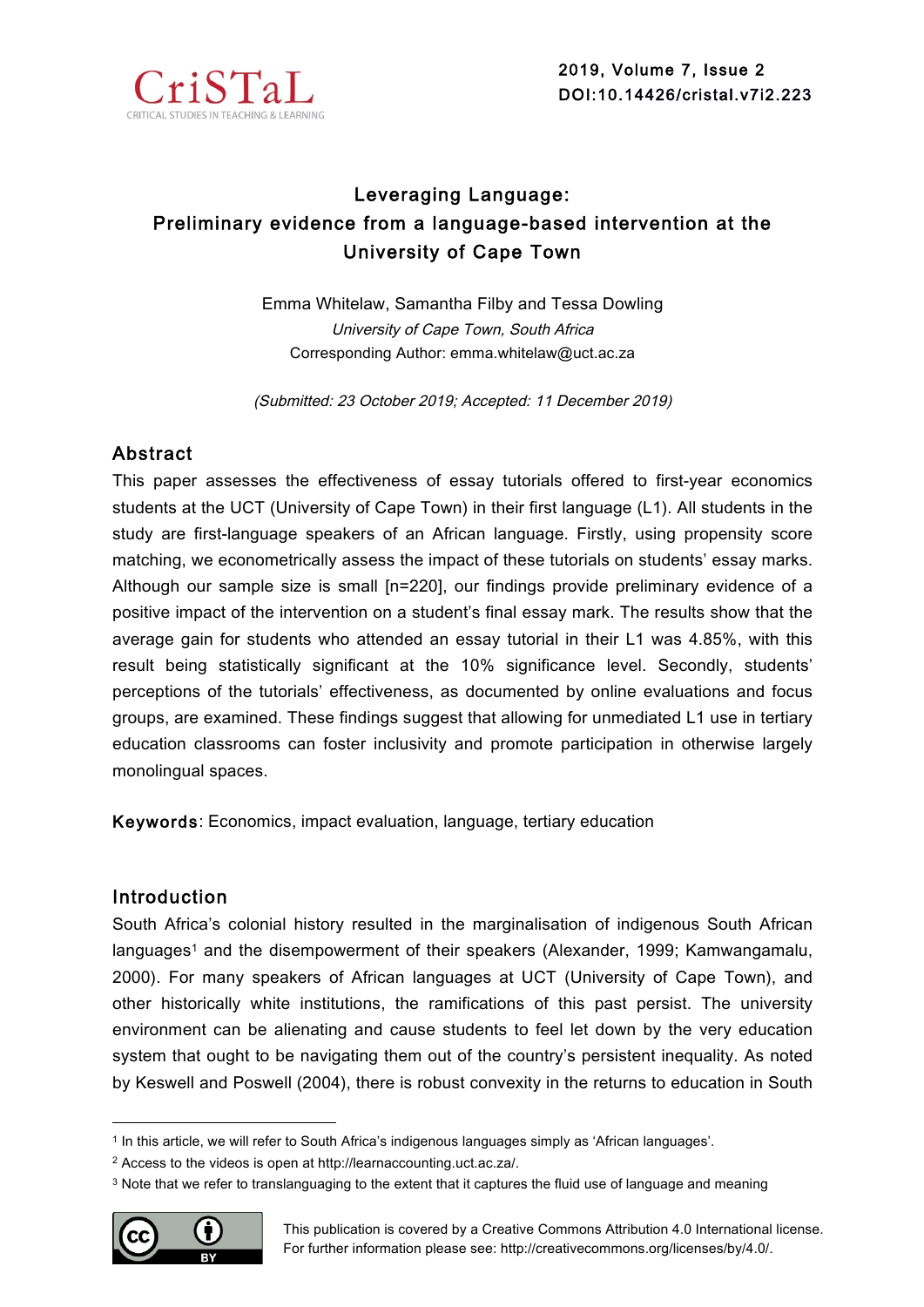Africa, with returns to education exponentially increasing after twelve years of schooling. This has implications for the importance of tertiary education as a means to escape poverty traps (Keswell and Poswell, 2004). However, South Africa's tertiary institutions are at a crossroads: student progress and retention are a major source of concern (Scott, et al., 2007; Heugh, 2013; Kapp and Bangeni, 2017), and important decisions need to be made regarding cultivating and improving inclusivity, and addressing skewed power dynamics (Kapp, 1998; Hurst and Mona, 2017).

South Africa's linguistic diversity is recognised with all eleven official languages being constitutionally equal (Constitution of the Republic of South Africa, 1996: ch1, s6); however, at UCT, along with many other historically-white universities, English remains the dominant medium of instruction and examination (Nudelman, 2015). Results of Rauchas et al. (2006) suggest that students' proficiency in English is the single best predictor of success for firstyear computer science students at a South African university. This points to the importance of being taught in a medium of instruction in which one is proficient, and the authors acknowledge the significant role of language in communicating ideas and concepts (Rauchas, et al., 2006).

Moreover, according to Bhorat et al. (2012), students whose first language (L1) is English have a higher probability of successfully completing tertiary education; yet, only 10% of students at tertiary institutions in South Africa speak English at home. Thus, a critical problem that we identify in tertiary education currently is that students are keen to explore the new world of knowledge offered at a university but, if prohibited from using the linguistic tools with which they normally express themselves (which could include resources from a number of different African languages), they can effectively feel silenced, impacting both participation in education and subsequent academic outcomes.

In this article, we consider a language-based intervention at UCT, a predominantly monolingual educational space, as an important contributor to improving the academic success of first-language speakers of African languages and promoting more inclusive learning environments in which not only English has currency. The intervention comprises essay tutorials that were offered to first-year economics students in their L1. Introduced in 2017 as part of the School of Economics Writing Programme at the University of Cape Town, the aim of the tutorials was to equip students with knowledge of concepts in their L1 to broaden, clarify and expand their understanding of subject matter. In the past, such language-focused interventions had tended to be placed on the periphery of core activities (UCT, 2003), making the School of Economics' choice to extend support to the mainstream first-year courses especially profound and inclusionary. In this regard, the research questions we aim to address are:

- 1) whether such language-based interventions have a beneficial impact on academic outcomes in terms of marks, and
- 2) whether such language-based interventions can assist in fostering inclusivity and promoting participation in largely monolingual spaces.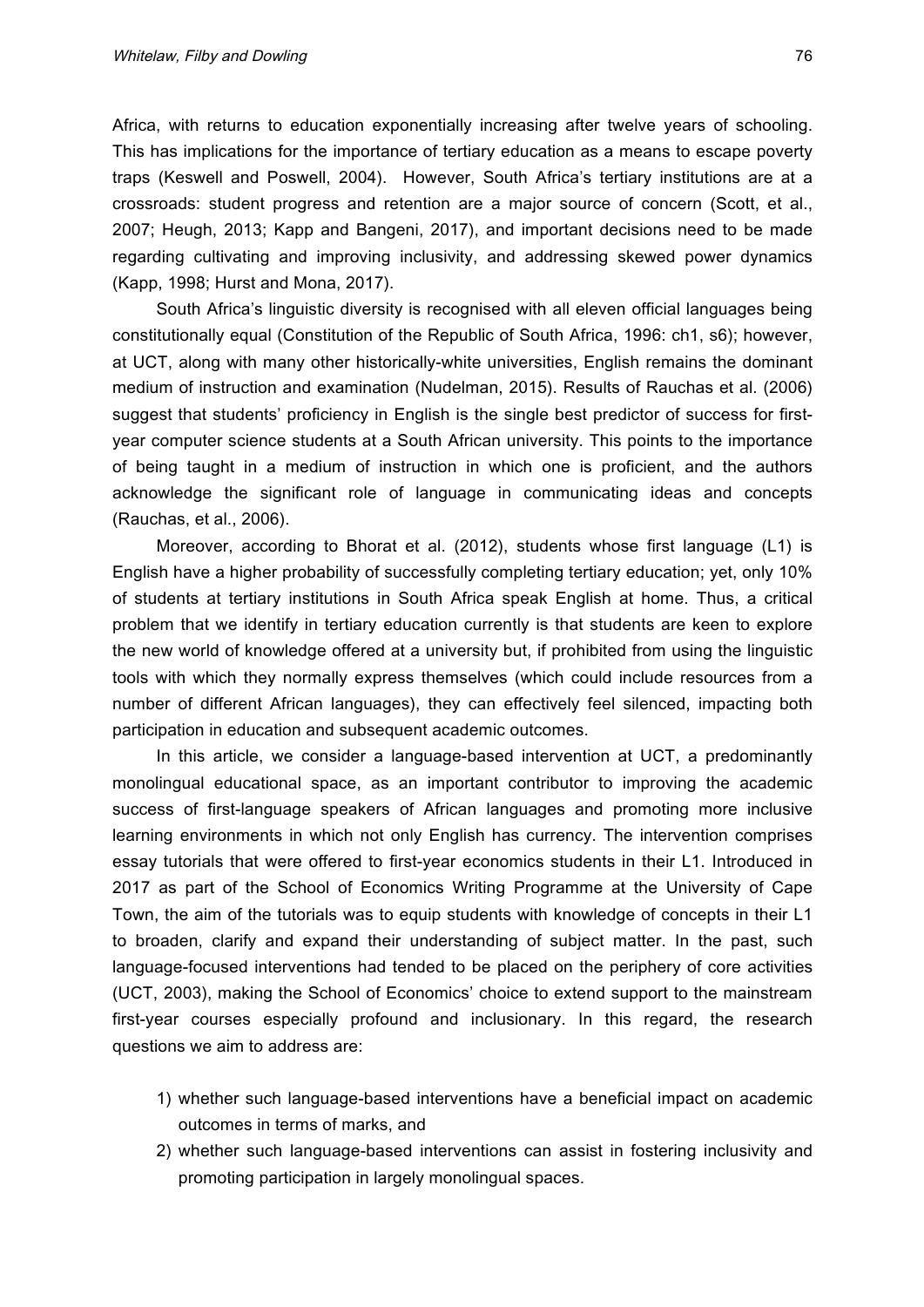Our contribution is to econometrically quantify the impact of the intervention in tertiary education classrooms (an approach currently lacking in South African scholarship on language-based teaching interventions) and provide an analysis of fundamental student insights in this regard.

Whilst tutorials were ultimately multilingual in nature, they were not overtly marketed as multi- or monolingual spaces. This beneficially allowed for the unprescribed and unmediated use of language, and tutors attested to the fact that a mixture of languages were indeed employed in the tutorials. In light of this, in the literature review below we discuss various methods through which non-strict L1 use may emerge in educational spaces.

Scholarship on multilingual methods in education in eastern and southern Africa is well developed across primary, secondary and tertiary education levels (Adendorff, 1996; Rollnick and Rutherford, 1996; Kapp, 1998; Setati and Adler, 2000; Brock-Utne and Holsmardottir, 2004; Dalvit and De Klerk, 2005; Paxton, 2009; Probyn, 2009). Here we simply aim to provide a conceptual and theoretical framework to the reader wishing to understand the manner in which language-based interventions can leverage academic success. Through this we aim to bring coherence to the wide-ranging discourse on multilingual educational practices, with a focus on language practices at UCT providing the background against which the intervention in this study is set.

#### Literature review

In 2002, the national Department of Higher Education and Training (DHET) required South African tertiary institutions to develop plans to promote multilingualism and ensure the development of all eleven official languages in academia (Ministry of Education, 2002). This stipulated '[t]he role of language and access to language skills is critical to ensure the right of individuals to realise their full potential to participate in and contribute to the social, cultural, intellectual, economic and political life of South African society' (Ministry of Education, 2002: 4). In response, UCT developed a multilingualism plan, which recognises the positive and constructive effects of promoting multilingualism across institutional policies and practices (UCT, 2003). It acknowledges that the L1 is an important resource for the development of a second language, that language is a tool for learning and not just communication, and that although performance cannot be attributed solely to language, the university envisages 'the development of multi-media, self-access multilingual materials for key first-year courses' (UCT, 2003: 5).

In this vein, Madiba (2010a) notes that following the increase in the number of students and staff at UCT for whom English is not their L1, an English-only policy can no longer be feasible or adequate in the university environment. Moreover, not all students arrive at university with the same proficiency in English, due to unequal access to English in their schooling. This can result in lower confidence, participation and academic success (Hurst and Mona, 2017).

In providing a detailed review of language policies and practices at UCT, Madiba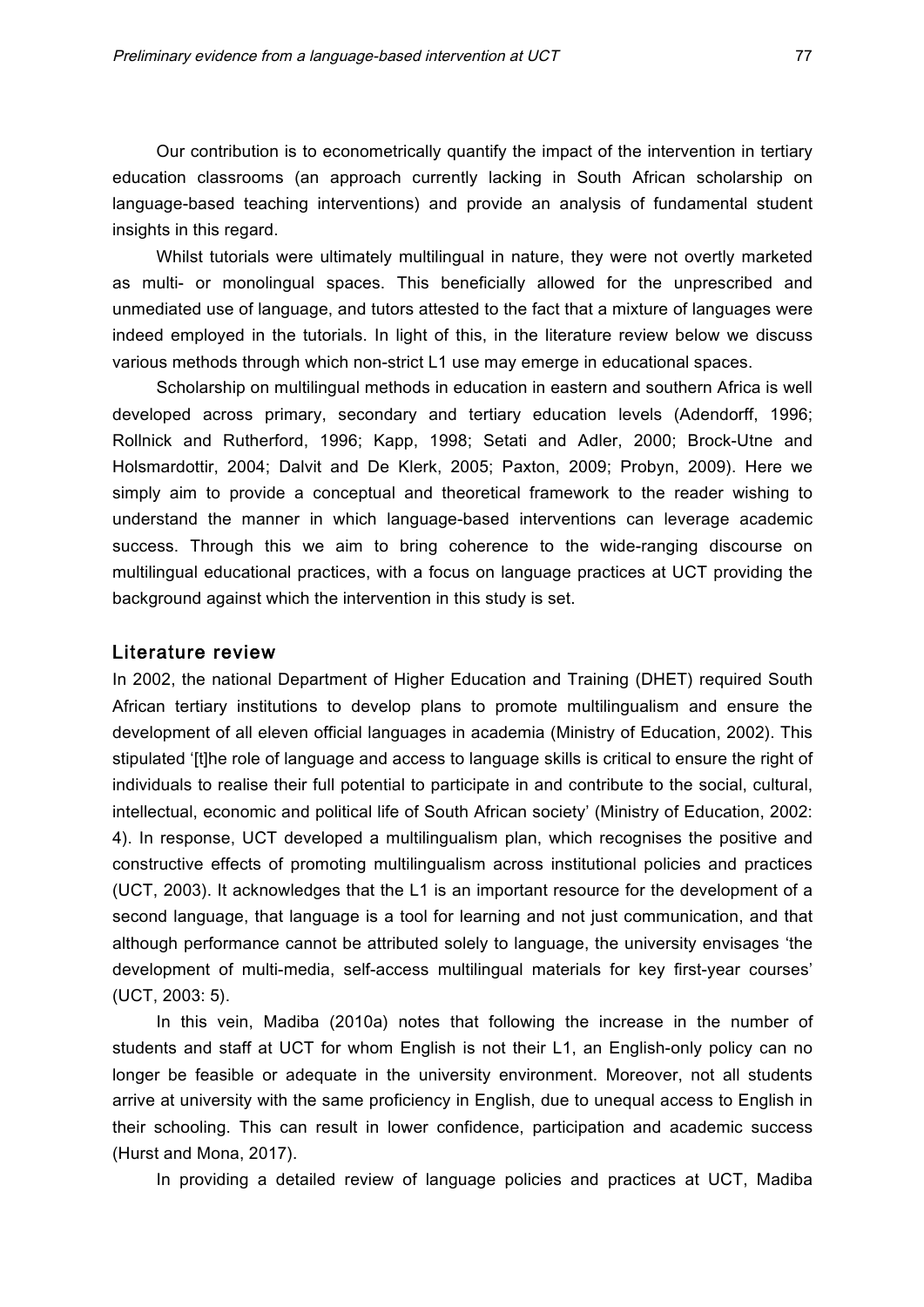(2010a) highlights notions expressed by students in the institutional climate survey (Smith, et al., 2004) that non-first-language English speakers find it difficult to follow lectures, communicate fully with lecturers and understand exam questions. Kapp and Bangeni (2017), enquiring further into the difficulties non-first-language speakers of English face at UCT, report that students feel silenced by the level and speed at which English is spoken in lectures and highlight students' feelings about not being able to speak their own languages easily in the UCT environment (Kapp and Bangeni, 2017).

Kapp and Bangeni (2017: 88) go on to acknowledge that as their student-participants progressed through their university careers they deliberately code-switched between English and their L1 to a greater extent, 'Africanising' their English. But despite manipulating language in order to stay afloat in the sea of academic work, the authors acknowledge that if students want to succeed, they still 'need to subscribe to the ... circumscribed range of subject positions made available within discourses of the academy' (Kapp and Bangeni, 2017: 93). We argue this linguistic circumscription leads to an apathy towards looking inwards to find their own responses, unmediated by translation, to academic questions.

In 2007, the Multilingual Glossaries Project was launched as one of UCT's strategies to implement its language policy across various disciplines (Madiba, 2010b: 228). In 2009, Paxton wrote about the positive findings of an extension of this project in UCT's School of Economics. The aim of the project was to provide multilingual economics students with the means to broaden and enrich their understanding via concept descriptions in the L1, and by employing a Xhosa-speaking tutor to explain the new concepts (Xhosa being the dominant African language at UCT). Paxton discovered that students tended to rote learn when they did not understand a concept, but if the same concept was explained in Xhosa, they not only understood more but also were able to retain the new information (Paxton, 2009).

In a similar effort, the College of Accounting provided self-access learning resources on its website in the form of short concept videos, which can be played in English, Xhosa, Zulu, Sotho or Tsonga.<sup>2</sup> In 2017 Jacqui Kew, a professor in the College of Accounting and coordinator of the videos, confirmed the college had tracked approximately 119 000 video views on the site since July 2015, across more than fifteen tertiary institutions. At the time approximately 10 000 video views per month were recorded (during university terms).

There are several channels, or multilingual processes, through which the benefits of such language-based interventions may arise in practice. Additive bilingualism, a process through which competence in a second language is gained whilst the L1 is simultaneously maintained (Luckett, 1993), provides one such example. Additive bilingualism is based on the assumption that skills and knowledge obtained in the L1 are easily transferred to another (Luckett, 1993). It suggests that students are first taught concepts via the language in which they are most proficient, and once grasped, understanding is transferred to the second language.

 $\overline{a}$ 

<sup>2</sup> Access to the videos is open at http://learnaccounting.uct.ac.za/.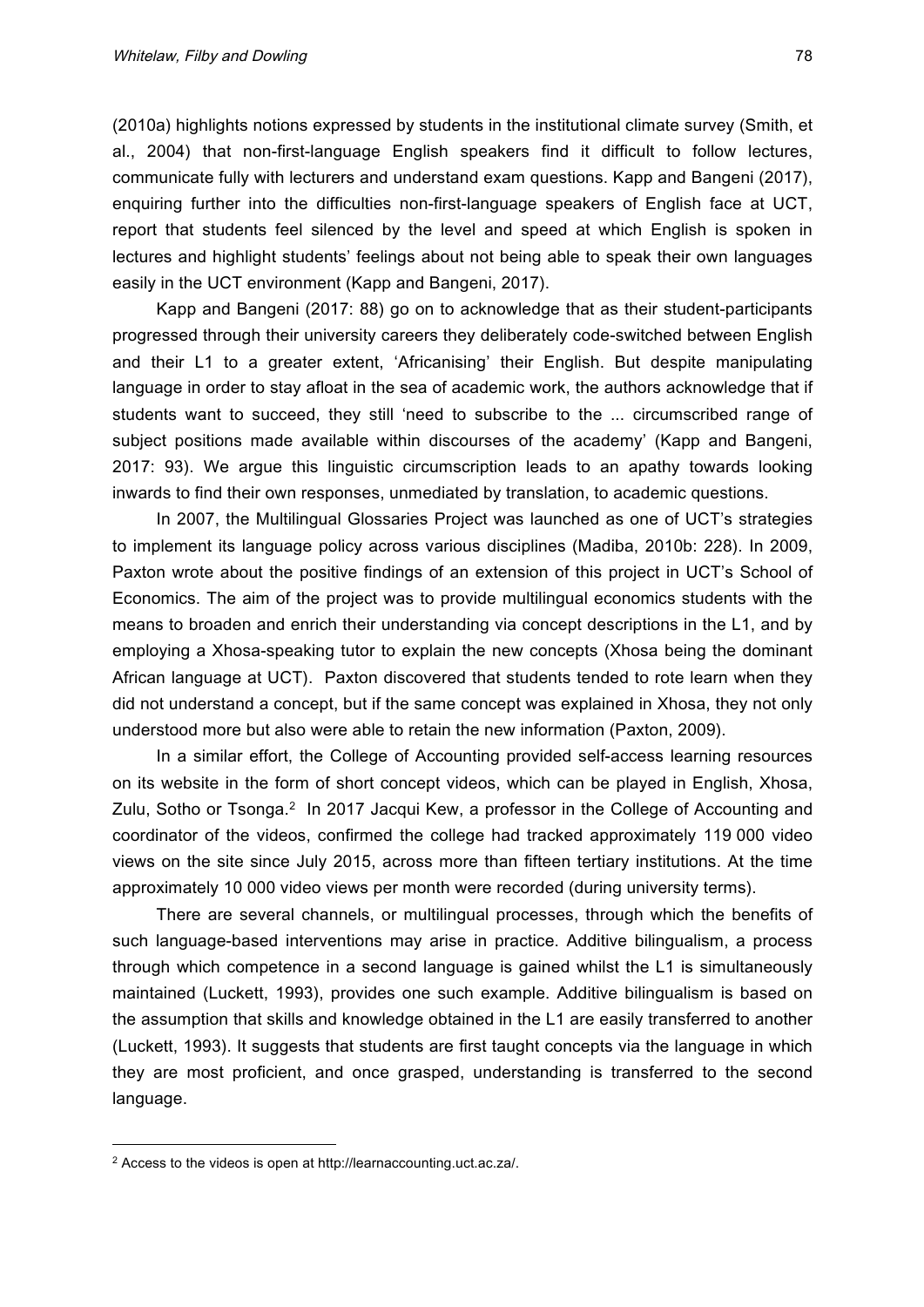Another common practice is codeswitching. Codeswitching is an umbrella term given to the process in which individuals use resources from more than one named language and shift between these languages in context (García, 2013). It can be seen as a means of attaining additive bilingualism (Paxton, 2009) because, as Setati and Adler (2000) find, it allows students to harness their L1 as a learning resource.

Although codeswitching discourses can provide a useful clarifying resource (Ferguson, 2003), García (2013) argues that attempting to give two or more languages a defined role to play, one that keeps them strictly separate (e.g. as codeswitching labels them), is to ignore the far more fluid complexities of languages employed. It is to assume that different languages are used in different domains and for different functions (García, 2013). García (2013) thus advocates instead for the practice of translanguaging, which she situates within the context of multilingualism describing it as a process in which bilingual or multilingual individuals engage in a complex exchange which transcends the linguistic norms established by those in power.

Such practices are exemplified by statements like this one heard on Xhosa radio, Umhlobo Wenene: 'Andifuni a-hurt-ish-ek-e' [I don't want her to go into the state of being emotionally hurt]. The concept of being emotionally hurt is served by the English 'hurt' but the metastative potential extension -ek- denotes 'moving into a state' and is far more economical in Xhosa than in English.

Otheguy et al. (2015: 283) thus describe translanguaging as a person's 'full linguistic repertoire without regard for watchful adherence to the socially and politically defined boundaries of named (and usually national and state) languages'. This definition is especially germane to university domains since students bring with them a wide range of linguistic competencies.

Whilst the concept of translanguaging has gained some traction in debates about language in South African township schools (Sefotho and Makalela, 2017; Dowling and Krause, 2018), it has yet to be fully explored and evaluated in the context of tertiary education. Although we explore the outcomes of an first-language intervention when language use is unmediated – rather than attempting to define a dominant multilingual practice through which benefits accrue – the concept of translanguaging is well suited as a theoretical framework for this study since it promotes multilingual education practice not as a prescribed choice between English and an African language (Heugh, 2002: 193), but as both. 3

Hurst and Mona (2017) call for translanguaging as a 'socially just pedagogy' and draw on data from a project entitled 'Texts in the Humanities', which is described as a first-yearlevel course for extended degree students in UCT's humanities faculty. This course includes concept glossaries, translanguaging in lectures, tutorials and online forums, as well as essays submitted in any language. Hurst and Mona are lecturers on this course and offer

 $\overline{a}$ 

<sup>3</sup> Note that we refer to translanguaging to the extent that it captures the fluid use of language and meaning making, but Garcia and Wei (2014) describe translanguaging as different modalities.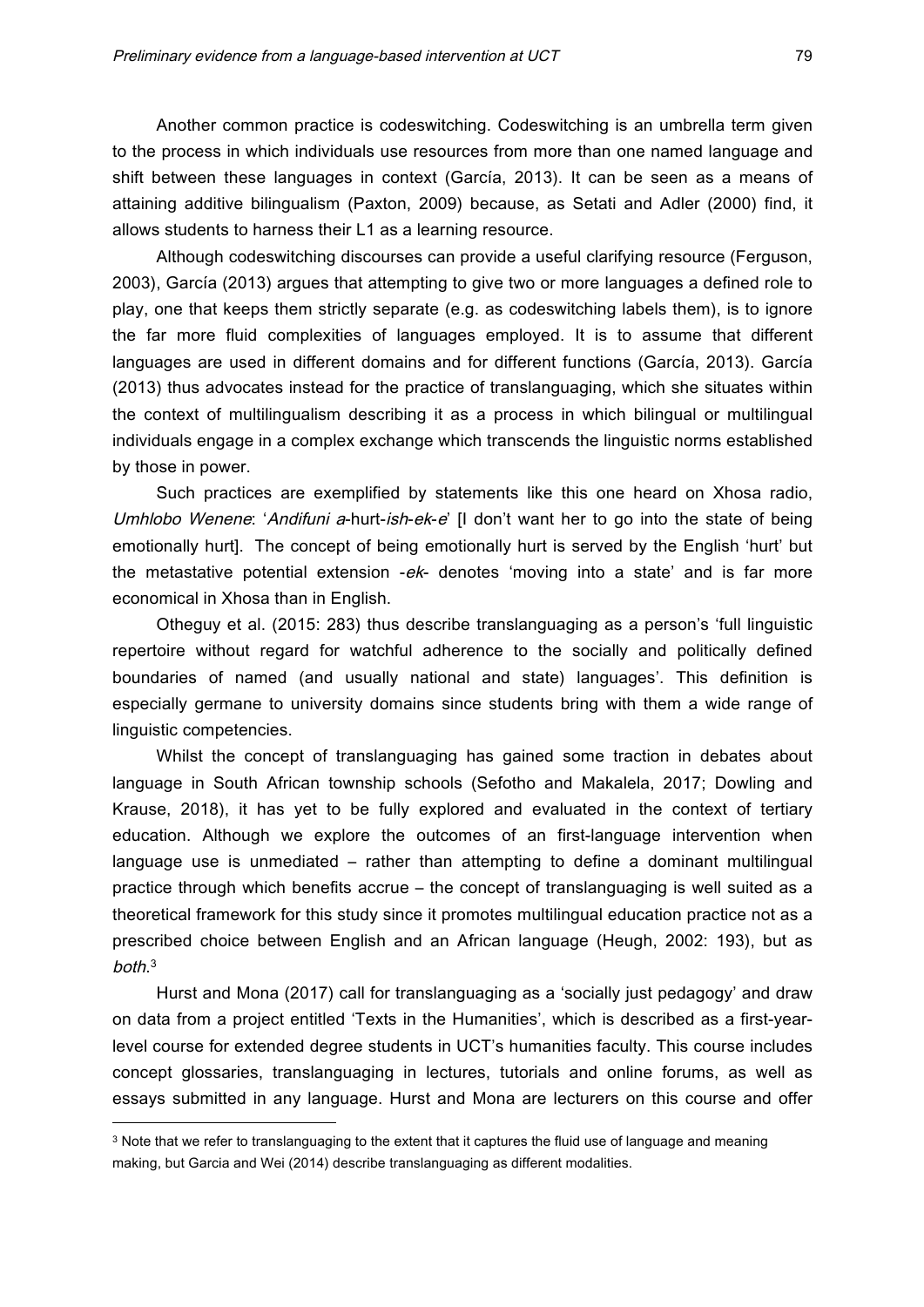reflections on these pedagogic approaches. The authors find that even though English remains the main language of the lecture theatre, students participate more freely in a translingual style of learning, since they become empowered when their linguistic resources are legitimised and valued, and they feel they can take ownership of the space they are in (Hurst and Mona, 2017).

These sentiments regarding student ownership and empowerment are echoed in dialogue on the use of multilingual glossaries in tertiary education. Despite Paxton's (2009) multilingual glossary for economics students at UCT being received very positively when it was introduced, its use in mainstream economics teaching structures nearly ten years later is limited. We consequently argue that the relevance in Paxton's (2009) findings on the positive response to a multilingual glossary for Economics is not in the existence of the glossary per se, but rather how it points to the importance of students with an African language as an L1 being empowered to use a range of languages and discourses to negotiate their understanding of concepts, thereby improving their epistemological access. Madiba (2010a) acknowledges the value of multilingual tutors in effectively facilitating this process. Simply allowing the student access to a new lexical item will not give them access to how it is used within a specialised domain (Gough, 1999).

In this vein, Madiba (2010b) argues that dictionary definitions give learners a superficial understanding and encourage the very rote learning that multilingual practices aim to overcome. Accordingly, he advocates corpus-based multilingual glossaries which make use of contextual examples to overcome conceptual difficulties. This ties in with Mesthrie's (2008: 337) argument that although he does not dispute that all languages have the ability to take on an academic register, the creation of glossaries and word lists is a complicated task that will not necessarily result in the desired goal of 'inculcating multilingualism'. He claims glossaries cannot take the place of students actually using academic lexicons and discourses meaningfully and argues that meaning should rather be negotiated 'within an appropriate community of practice' (Mesthrie, 2008: 337). This community of practice allows students, for example, to use the word *i-deficit* (Paxton, 2009: 353) in context, using familiar morphology from their own language (i- in the case of *i-deficit*) and a new lexical item ('deficit'), simultaneously disproving the presumption that terms available in English cannot be available to the African language.

However, despite the introduction of a variety of language-based interventions at UCT, there remains a case for greater scope of such programs. It appears especially that there is room for a greater impetus to institute more regular *classroom* exchanges in students' languages of choice, that goes beyond the creation of concept glossaries only in the L1. Providing a meaning for a concept that allows students to translanguage, for example, makes it more likely that they will create a personal reconstruction that they can remember. Such classroom practices can then be harnessed to improve upon such multilingual glossaries and create new ones where appropriate.

We furthermore identify a considerable gap in the literature on quantifying the outcomes of such interventions. Evaluations are confined either to qualitative analyses or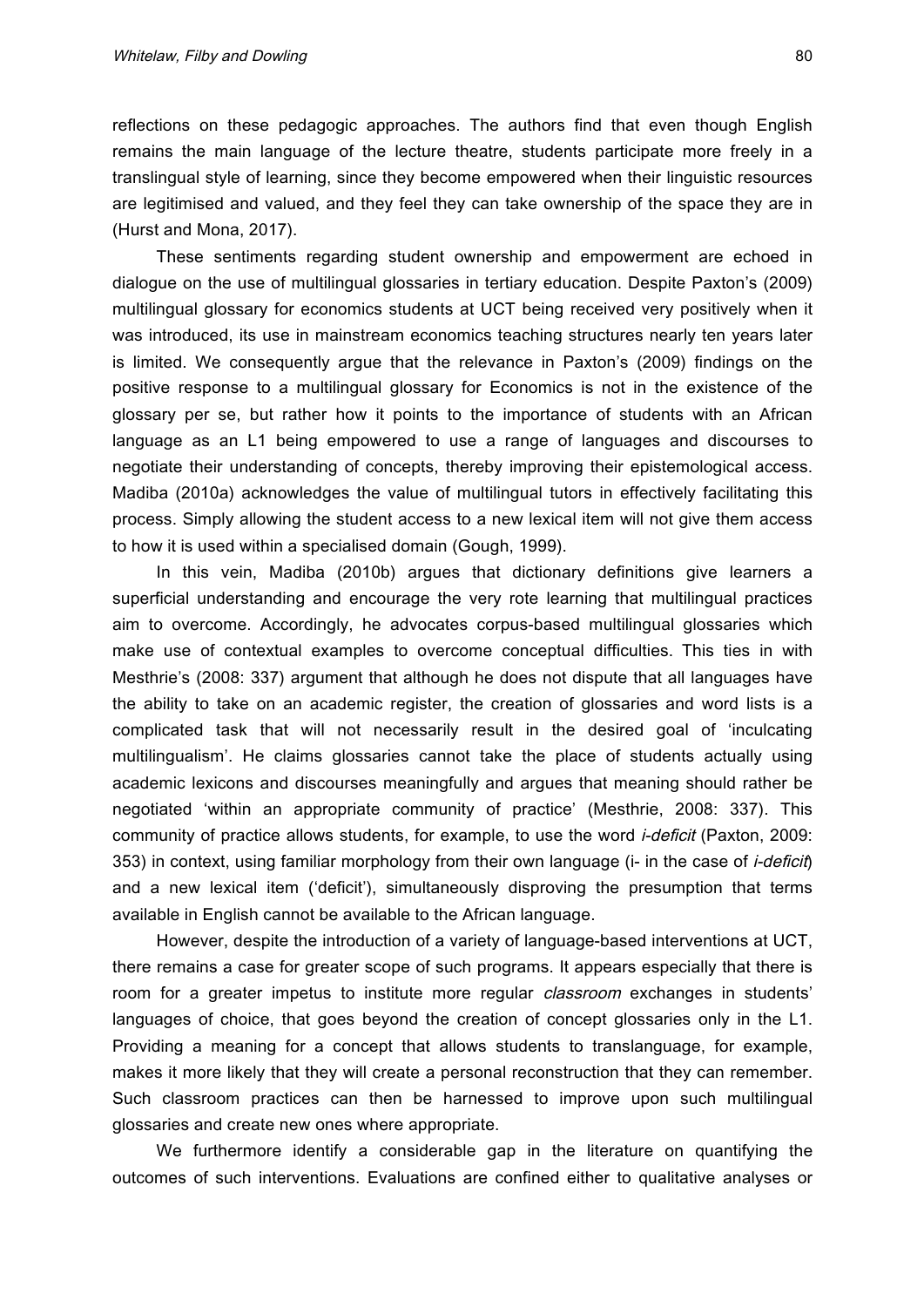descriptive statistics without rigorous quantitative analyses which attempt to identify significant association between the intervention and its outcomes. We thus make a contribution to the discourse on language-based interventions in this regard, and by situating our qualitative analysis in the framework of translanguaging, aim to add meaningful dialogue on the value of leveraging fluid, unmediated language use in tertiary education teaching and learning.

### Methodology

 $\overline{a}$ 

The focus of this study is the language-based essay tutorials that were introduced in 2017 as part of the School of Economics Writing Programme at the University of Cape Town, for the DHET-funded project 'Embedding Academic Literacies in the Faculty of Commerce'. The aim of the tutorials was to equip students who are not first-language speakers of English with knowledge of concepts in their L1 to broaden, clarify and expand their understanding of subject matter.

Tutorials were offered in Xhosa, Zulu and Pedi<sup>4</sup> to first-year students in the first semester. In the second semester, tutorials were offered in Xhosa and Zulu. The languages chosen were based on data about the L1 of the first-year students and the availability of markers (also essay tutors) who could speak the languages and were willing and able to conduct a tutorial in them. Notwithstanding the title of the tutorials as named languages, language use within the tutorials was unprescribed and unmediated.

Across both semesters twenty-six students attended an essay tutorial in Xhosa and seven attended a tutorial in Zulu. One student attended the Pedi tutorial offered in the first semester. This represents resource uptake rates of 25% for the Xhosa tutorials, 9% for the Zulu tutorials, and 7% for the Pedi tutorial.<sup>5</sup> A limitation in the study design is that it relied on a second party, namely the essay tutors, to capture information on tutorial attendance. The number of attendees recorded for Zulu tutorials is likely to be understated on account of the fact that only one of the four tutorial registers issued in the first semester was returned by the tutor for capturing.

Data were collected in both semesters to examine the effectiveness of the tutorials. These data were obtained through tutorial attendance registers, which served as an indicator of resource uptake, and online evaluations completed by students. Online evaluations assess other essay interventions offered, as well as students' overall perceptions of the essay process, thus all students are eligible to complete an evaluation, not only those who attended a tutorial. If students did not attend a tutorial, they simply indicate a reason for why they chose not to attend. Of the thirty-four students who attended an essay tutorial offered in an African language in 2017, eight – all of whom attended a tutorial in Xhosa – completed an

<sup>4</sup> The student capacity for the tutorials offered in African languages stood at 150 students: 105 for Xhosa (seven tutorials offered), 75 for Zulu (five tutorials offered) and 15 for Pedi (one tutorial offered, in first semester only). <sup>5</sup> Uptake rates are calculated as a proportion of total capacity as listed in footnote 5 above.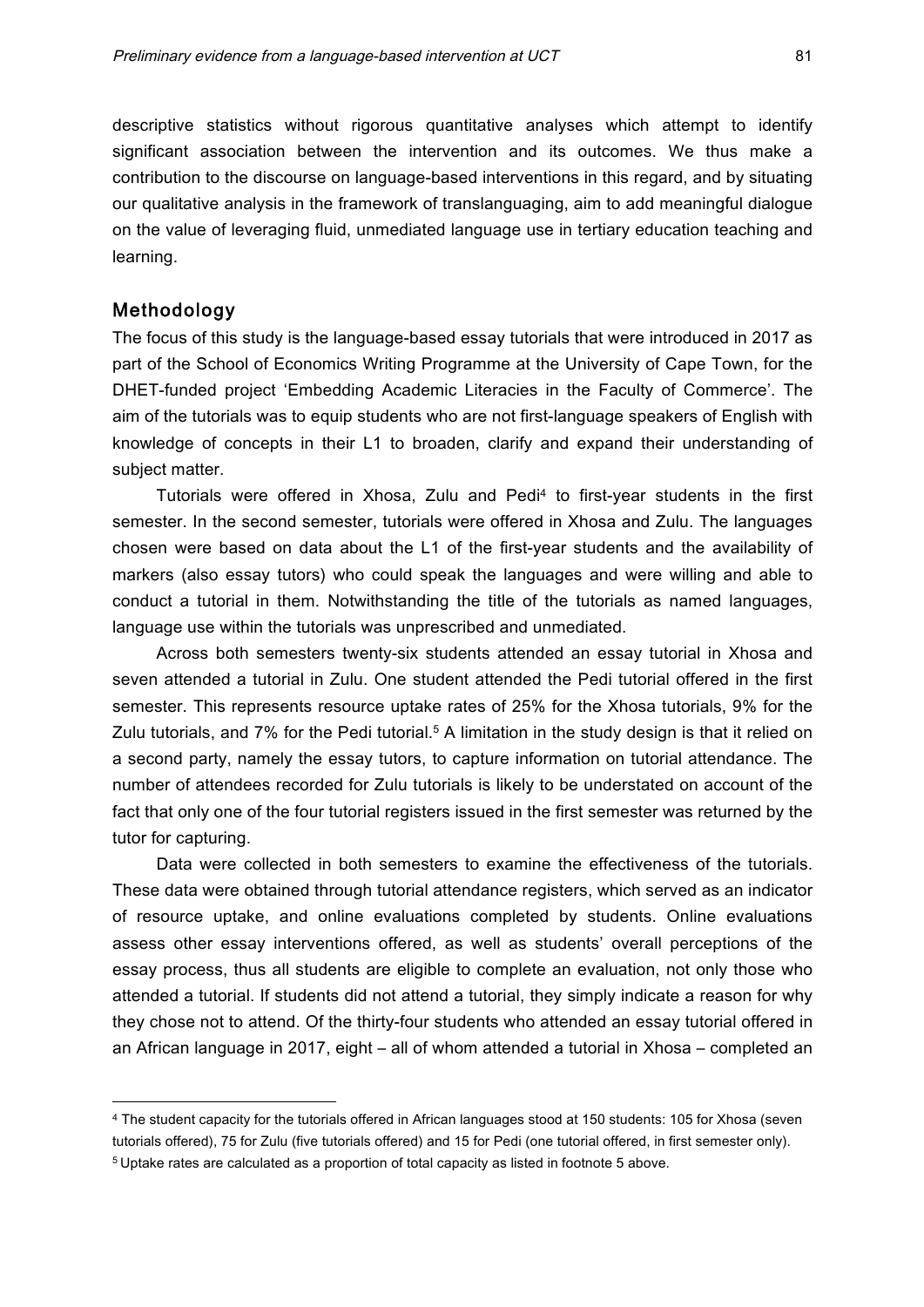$\overline{a}$ 

online evaluation. Another 186 students who did not identify English as their L1 and did not attend a tutorial in an African language, also completed the evaluation.

The online evaluations, besides collecting students' personal information, facilitate important insights in two ways. Firstly, they provide us with student perceptions regarding the quality of the intervention and whether they found the essay tutorial beneficial or not with respect to their academic writing  $(n=8)$ . Secondly, they allow us to identify students who identify as non-English speakers, but who did not attend an African language tutorial  $(n=186)$ . Because we know which African language speakers used the resource (from the attendance registers,  $n=34$ ), and which did not (from the online questionnaire,  $n=186$ ), we are able to comment on the effectiveness of the essay tutorials through an econometric assessment of their 'treatment effect' (n=220). The 'treatment effect' refers to the causal effect of a binary (0–1) variable on an outcome variable. In the context of the present study, we seek to explore the impact of attending an essay tutorial in the L1 on the outcome variable of students' essay results. All the students in the study have an African language as their L1.

However, the principal econometric problem entailed in in the estimation of treatment effects is selection bias. Selection bias arises from the fact that treated individuals differ from the non-treated for reasons other than treatment status per se (Wooldridge, 2010). For example, students who have a particular interest in economics or essay writing, and who may inherently work harder for this reason, may also have been more likely to participate in the intervention. In order to mitigate the selection bias inherent in our use of observational data collected during 2017, the analysis of the treatment effects of each intervention is done using propensity score matching.

PSM (propensity score matching) is a statistical matching technique that estimates the effect of a treatment by accounting for the covariates that predict receiving the treatment (Wooldridge, 2010). The underlying idea of matching is straightforward: in the absence of an experimental design, assignment to treatment (in this case, attending an African language essay tutorial) is not done at random. This allows for people receiving treatment, and those excluded from treatment, to differ not only in their treatment status, but also in terms of other attributes that influence both their decision to participate and the outcome of interest (Wooldridge, 2010). To avoid the biases that this may generate, matching methods find a non-treated unit that is 'similar' to a participating unit, allowing an estimate of the intervention's impact as the difference between a participant and the matched comparison case (Wooldridge, 2010). Averaging across all participants, the method provides an estimate of the mean programme impact for the participants.

For the students in our sample, we were able to obtain the data for the following variables that could control for the selection bias: students' gender, matric English mark, and National Benchmark Test<sup>6</sup> (NBT) scores, and whether or not the student was taking

<sup>6</sup> The National Benchmark Tests measure academic readiness for university. See https://nbt.ac.za/content/faq.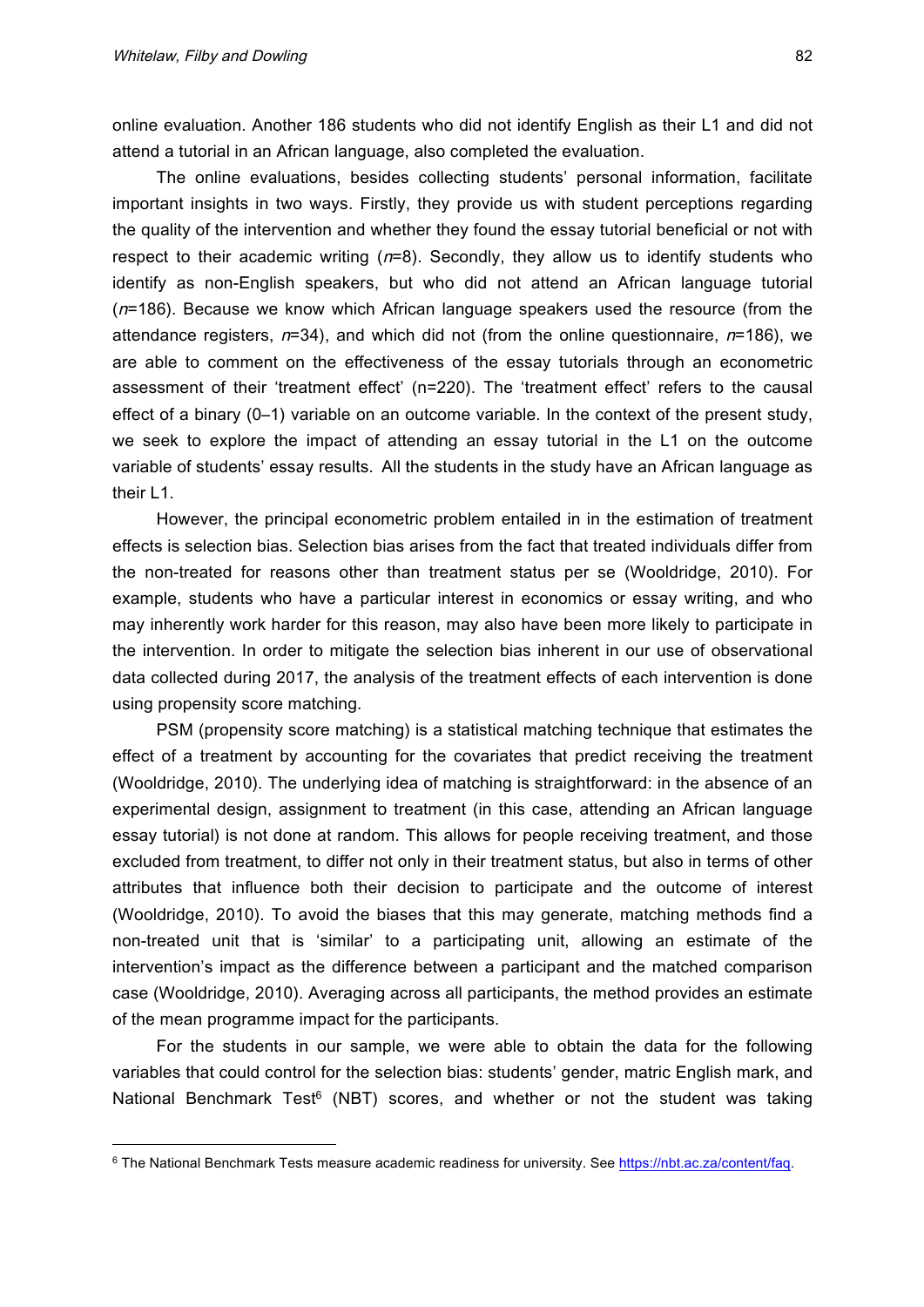economics as a major or an elective. We also control for students' use of any of the other support services offered as part of the writing programme, all of which were conducted in English. This is to ensure that we adequately account for the fact that students' writing may have been influenced by support received through an English-based (as opposed to African language) intervention. These data come from the attendance registers for these resources.

Endogeneity arises in cases where we believe there is some unobservable factor affecting both treatment participation (choosing to attend an essay tutorial in an African language) and the potential outcome (essay result). It is reasonable to assume, for example, that if a student has a part-time job, this could influence their decision whether or not to participate in an intervention (their work schedule may not allow them to attend a tutorial in the afternoon), as well as their essay marks (the part-time job may leave less time for academic commitments). We do not have data on this factor and therefore cannot control for it.

Consequently, the results produced using the propensity matching techniques must be interpreted in light of the fact that we may not be controlling for endogeneity, which has implications for the consistency of our estimates. A further limitation of this analysis is that when the online evaluation was designed and implemented, it was done so as an internal monitoring and evaluation tool only. Findings are thus constrained by evaluation uptake and design.

We supplement our quantitative analysis on the academic outcomes of leveraging language, with data collected through two focus groups held at the end of the second semester. These focus groups involved discussions about the role of language in the classroom, attitudes to language, language preferences and the actual experience of the tutorials in African languages. The focus groups consisted of two tutors (one first-language Xhosa speaking and the other first-language Zulu speaking, but who is able to speak Sotho as well) who ran the essay tutorials in question, and four first-year economics students who were first-language speakers of African languages. Whilst these four students did not attend an essay tutorial in their L1 and could not offer insights on actual participation in the language tutorials, they did provide information about language attitudes and ideas for future improvements in multilingual tutorial support. They cited tutorial clashes as the reason they could not attend the tutorials in African languages. Since tutors are also students themselves, their reflections provide insights into student-related views and aspirations as well. All participants gave their consent and the relevant ethical clearance obtained.

# Results and Discussion

# Quantitative Results

#### Student perceptions of the effectiveness of the Xhosa essay tutorial

Data obtained from the students who attended a Xhosa tutorial and completed the online evaluation show that students perceived the Xhosa tutorials to have been a useful resource in assisting them with their academic writing in English. None of the students disagreed with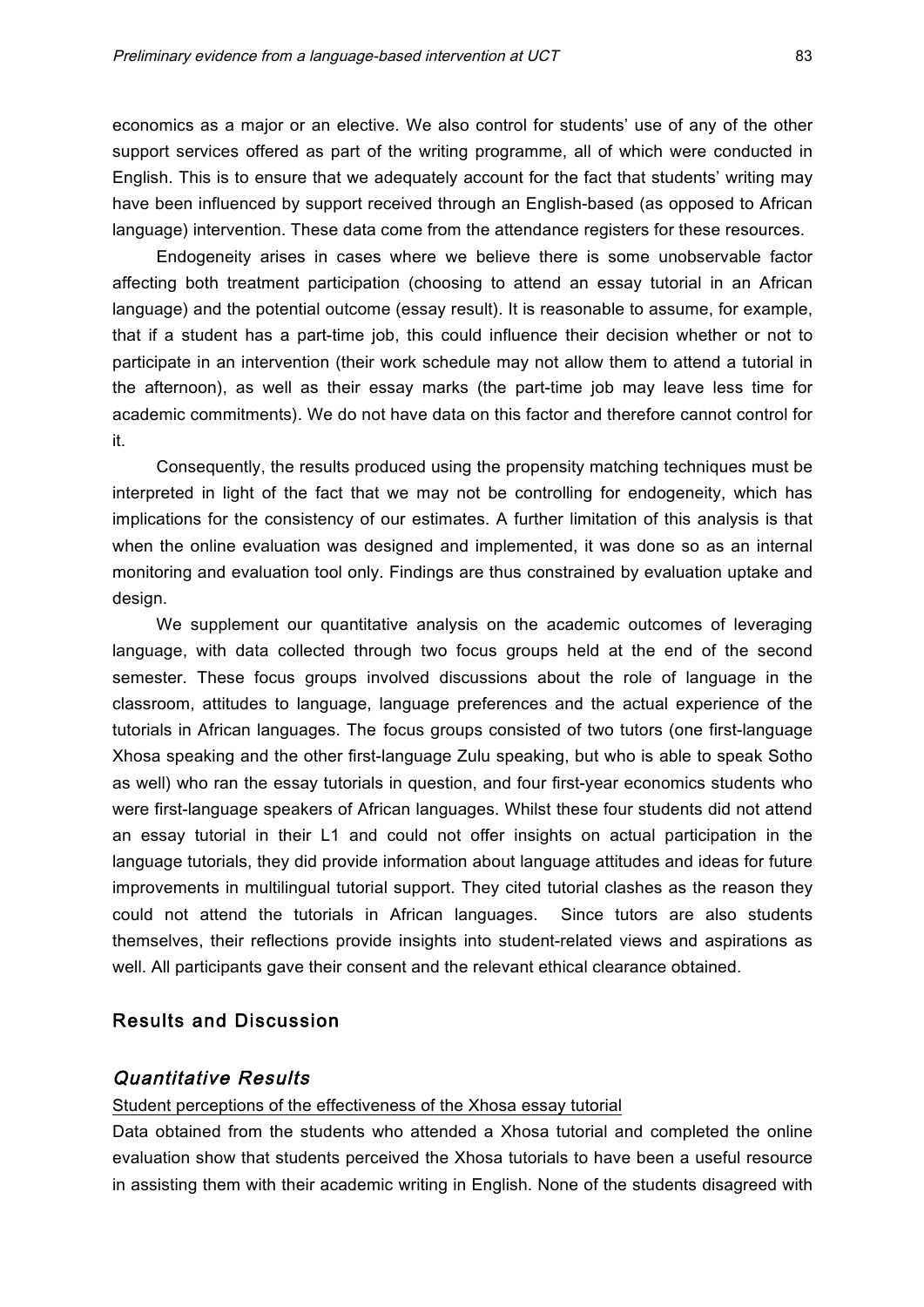the proposition that the Xhosa tutorial had aided their understanding of the economic concepts, and none of the students who attended the Xhosa essay tutorial left feeling that they did not know what the essay required of them. All eight students who completed the evaluation believed that this type of support should be offered in future. Further evidence in favour of this intervention is the fact that seven out of the eight students indicated that they would recommend this service to a friend whose L1 was not English.

Students were asked to suggest what grade they thought they might receive for the essay without attending the essay tutorial, and what grade they might get after attending it. Prior to attending the tutorial one student expected to fail the essay and no students anticipated a first-class pass (a mark above 75%). Following the tutorial, all but one student revised their expectations upward, with that one student not expecting their mark range to change. Following the Xhosa tutorial, no student felt as though they were going to fail the essay, and two students adjusted their expectations upwards to reflect the expectation that they would receive a first-class pass.

In the next subsection we present the results of the econometric assessment of the effect of the African language tutorials on students' final marks.

#### Estimation of treatment effects for attending a tutorial in an African language

There are 220 students in our sample, thirty-four of whom made use of an African-language tutorial, and 186 of whom did not, but do identify an African language as their L1. Our objective is to understand the impact of the African language tutorial system on students' final essay marks. Table 1 presents summary statistics for the key variables used in the analysis.

| Variable                                               | N   | MEAN  | Std Dev | Min          | Max |
|--------------------------------------------------------|-----|-------|---------|--------------|-----|
| Essay score (%)                                        | 220 | 59.06 | 12.38   | 20           | 85  |
| Male <sup>®</sup>                                      | 220 | 0.40  | 0.49    | 0            | 1   |
| Major <sup>®</sup>                                     | 220 | 0.49  | 0.50    | 0            | 1   |
| Attended an African language tutorial                  | 220 | 0.15  | 0.36    | 0            | 1   |
| Used a non-African language essay support intervention | 220 | 0.38  | 0.49    | $\mathbf{0}$ | 1   |
| NBT quantitative literacy score (%)                    | 201 | 61.77 | 16.14   | 33           | 96  |
| NBT mathematics score (%)                              | 201 | 56.47 | 17.84   | 0            | 96  |
| NBT academic literacy score (%)                        | 201 | 63.73 | 10.34   | 39           | 88  |
| Matric English score (%)                               | 193 | 75.80 | 7.93    | 40           | 93  |

Table 1: Summary statistics for students who identify an African language as their first language  $(n= 220)$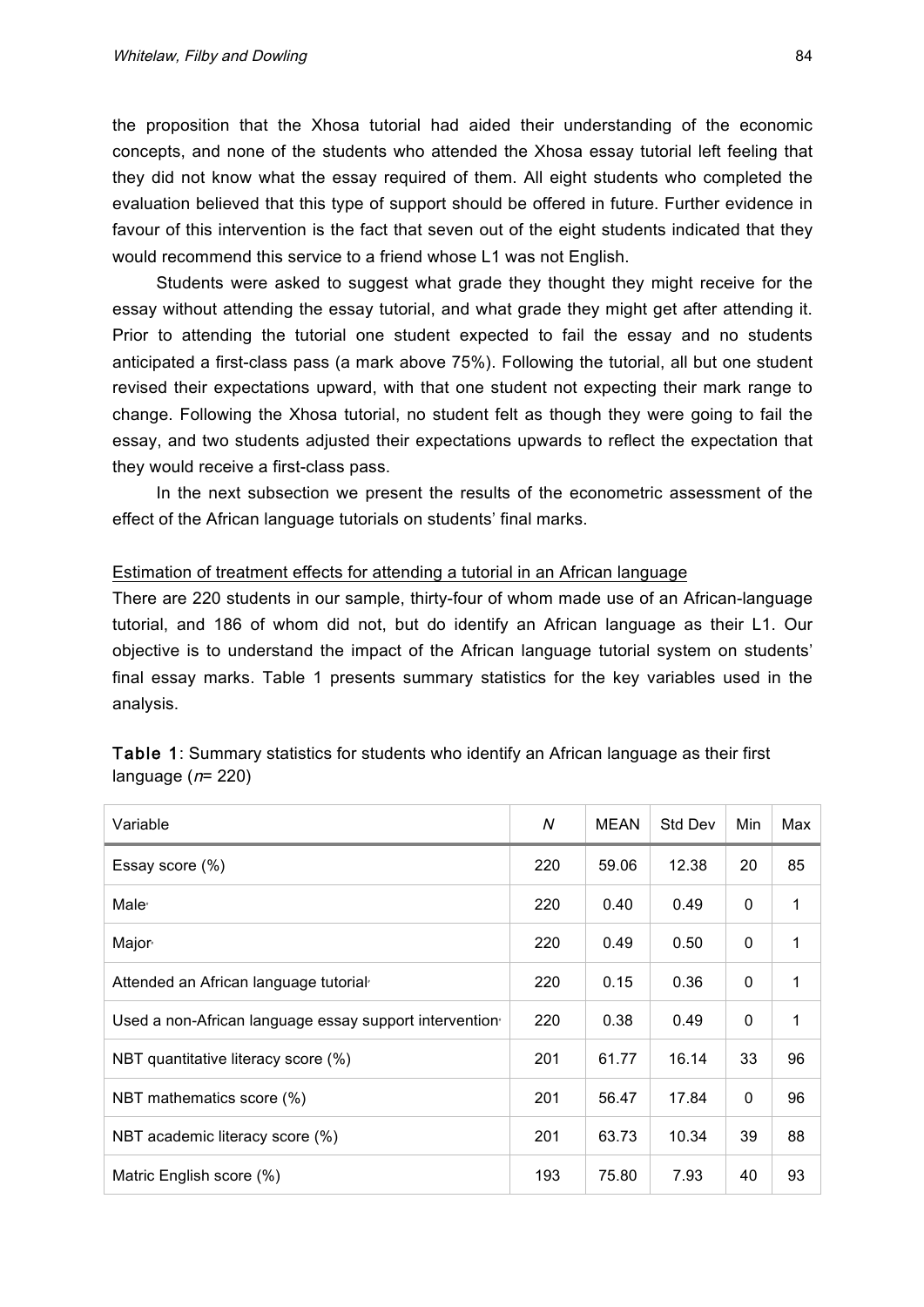$\cdot$  indicates that the variable is a binary variable that takes on a value of zero or one. All decimals rounded to two decimal places.

The mean essay score in the sample is approximately 59.06%. The variables 'Major', 'Gender', 'Attended an African language tutorial', and 'Used a non-African language essay support intervention' are binary. As such, the means presented in Table 1 indicate the proportion of observations coded as 1 in each category. For the male variable, being male records a response of unity and being female records a response of zero. Thus, from Table 1, we know that 40% of people in the sample are male. Similarly, approximately 49% are taking economics as a major, and approximately 38% used a form of essay writing support intervention other than the African language essay tutorial.

Using these data, we estimate the average treatment effects for the African language essay tutorials in Stata version 13. The results of our analysis are presented in Table 2. The average treatment effect (ATE) shows the expected gain from attending a workshop for a randomly selected unit from the population. The average treatment effect of the treated (ATET) shows the average gain from attending a workshop for those who actually attended.

The treatment effects shown in Table 2 make a strong case for the continuation of African language essay tutorials in the School of Economics Writing Programme. The expected gain for attending such a tutorial for a random student who identifies an African language as their L1 is a 4.01% increase in their essay result (the ATE), with this finding being statistically significant at the 10% significance level.

| Treatment effects                              | Coefficient      |  |  |
|------------------------------------------------|------------------|--|--|
| Average treatment effect (ATE)                 | $4.01(3.13)^{*}$ |  |  |
| Average treatment effect of the treated (ATET) | $4.85(2.53)^*$   |  |  |

AI robust standard errors in parentheses.

\* Indicates that the coefficient is statistically significant at the 10% significance level.

All decimals rounded to two places.

The average gain for students who actually attended an essay tutorial in an African language (ATET) was 4.85%, with this result also being statistically significant at the 10% significance level. The ATET makes it clear that a large benefit accrued to students who attended an essay tutorial in an African language in terms of their essay marks. This provides compelling evidence that rolling out tutorials in African languages on a greater scale (e.g. across the weekly content tutorials offered to first-year economics students) is likely to bring about significant improvements in marks, especially if the interactions are weekly, and not just one-off occurrences, as is the case with essay tutorials. This corroborates sentiments expressed by Scott et al. (2007) that foundational provision that is aligned with language background can assist students in becoming successful graduates.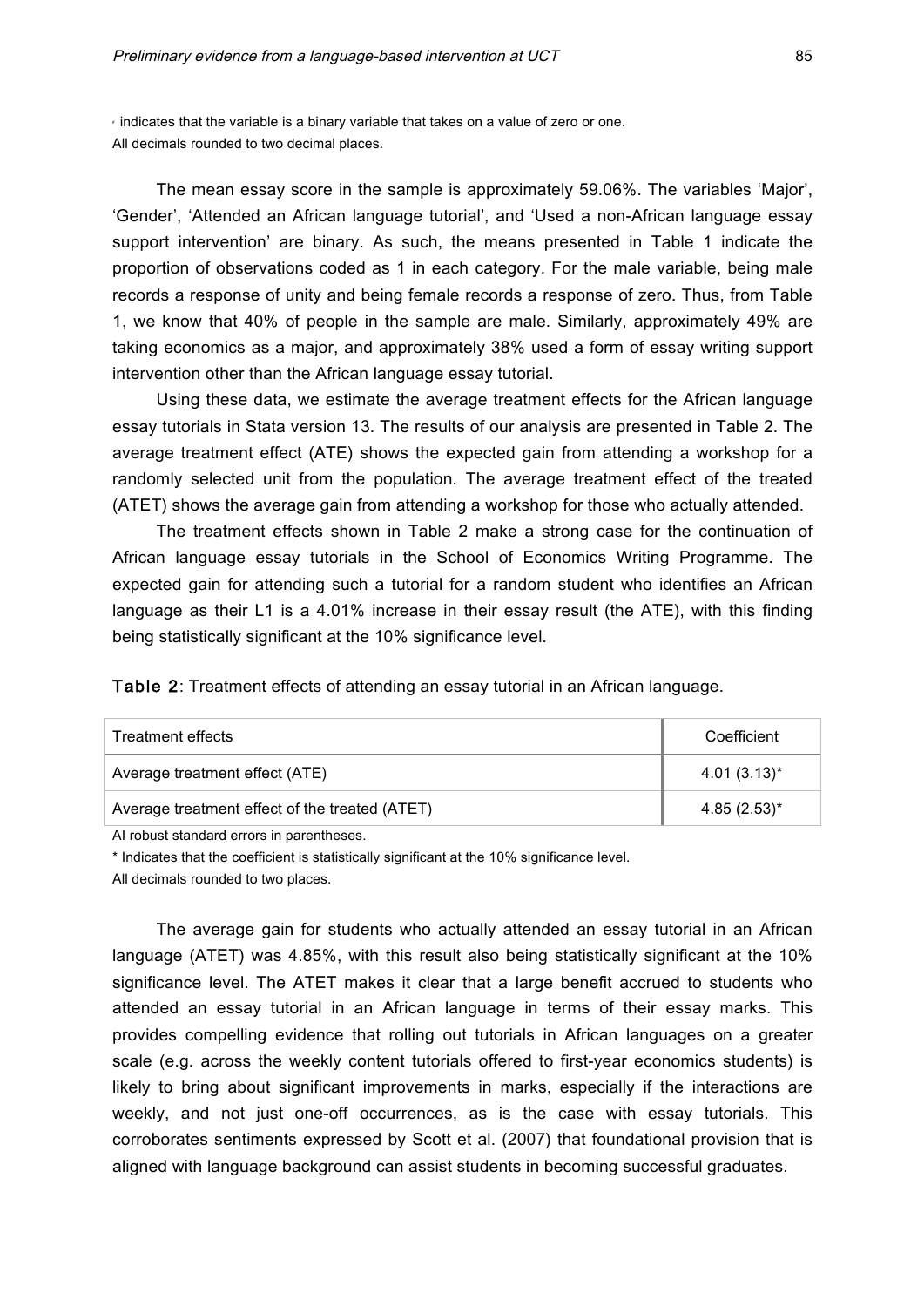#### Qualitative Results

'It's usually a mixture – you just flow with it': Tutors and students discuss language usage In order to gauge everyday language preferences at the outset, we began our focus groups by asking the tutors and students questions about their language practices outside the university. Tutors did not appear to be overtly conscious of when they used English in everyday conversation. As one tutor put it:

It's just a language that is generally accepted that includes all these English words and we are not mindful about that. It's just because they make communication easy and we understand what you are talking about.

About their language practices on social media one tutor remarked: 'It's usually a mixture – you just flow with it'.

The most telling comment from this group of tutors about the multilingual tutorials was: 'You shouldn't be discussing about who expresses themselves in what way, you know. I think it should just be about understanding the next person'. Another tutor reflected that after school, university felt 'unrealistic and it's difficult to understand these concepts. It's much better when you have someone to explain in everyday language'. The fact that the tutor did not name the language, but referred to it as 'everyday', is significant. It resonates with the comment above that 'it's usually a mixture – you just flow with it', suggesting that tutors' engagement with language outside the university is a smooth, unmediated negotiation of codes chosen for particular purposes 'without regard for watchful adherence to the socially and politically defined boundaries' of named languages (Otheguy, et al., 2015: 283).

Non-strict first-language practices are further evidenced by answers we received from tutors when we asked them what percentage of tutorials they conducted in English and what percentage in African languages. Their responses indicated that 40–60% of the tutorials were conducted in African languages, with the remainder in English. One tutor remarked that to achieve this fusion of languages, he would 'take English words and Xhosify' them. Wells (1999) emphasises that in this way students use what they already know to construct their own understanding of new information that they are presented with, creating a 'personal reconstruction' which reflects appropriation of meaning formed on a transformed understanding.

Thus the tutor's observation about his language use in the tutorial hints at the fact that unprescribed and unmediated language use in an first-language setting allows the tutor agency to use familiar linguistic resources to illuminate concepts (especially the semantics of African language morphology) that he might otherwise struggle to convey (see Dowling and Krause, 2018). Providing commentary on translanguaging, Dowling and Krause (2018: 3) perceive how this freedom from linguistic restriction can allow the grammar of a language (as well as its lexicon) can be used to students' advantage by forming an integral part of their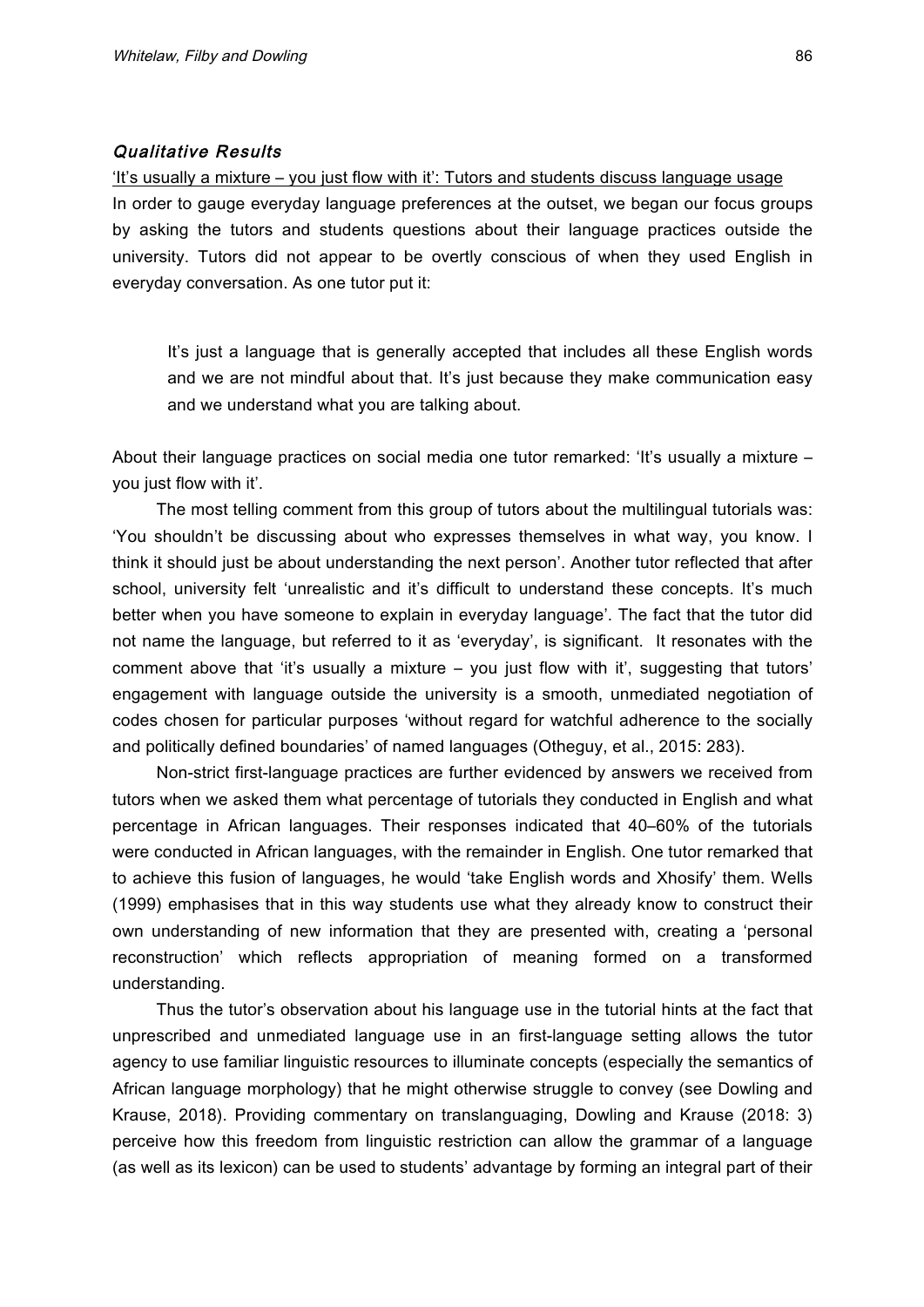linguistic 'toolkit' with which they can learn not only subject specific discourses, but also a target language which may not yet be fully developed.

We discovered that students struggle to understand concepts in English mainly because they do not fully understand the kind of language used in discussing these concepts. A student participant confirms how learning a concept in their L1 assists with retention:

If there is somewhere where you can watch it in your own language you can see, 'Okay, this is what they mean, this is how you apply it'. So it makes understanding the concept in English more easy ... It would be easy for you to grasp the content and you will never forget.

Another student endorses this:

I feel like I remember a lot of things when they are in vernac [vernacular language] more than in English. Like I would be like, 'Okay, *ndiyakuva* [I hear you],' and I would literally understand, I would memorise more if it was in Xhosa.

#### 'Normalising my own language': Tutors and students discuss inclusivity and comfort

A tutor expanded on the call for translingual spaces, remarking that such spaces afford students the opportunity to express themselves comfortably and not be afraid of asking 'stupid questions'. He felt that in these spaces, 'they were more comfortable and flowing and they asked more questions'.

These affirmative sentiments towards discussion in the vernacular were corroborated by the second tutor, who said that had he been able to attend such a tutorial in his first year, he would have felt more relaxed about expressing his views on an academic topic.

A student acknowledged her many language resources, and the flexibility with which she used them, but found assurance in the language in which she was most comfortable, adding that her English 'runs away at times':

Yho, I'm from Joburg. So, like, I'm very flexible. I speak any language. But then my first preference is probably what am better at, which is Zulu and a bit of Sotho and maybe Xhosa.

She also believed that attending a tutorial in her language of choice would make her feel more comfortable in the university environment, since, coming from a rural school, she would prefer not to have to switch to English immediately and exclusively. Another student echoed this reluctance to abandon the L1 and indirectly accused the university of destabilising it, suggesting that she would welcome a situation in which it could just be seen as normal to use one's L1: 'Normalising my own language maybe? ... Like making it normal, like it's normal for you to speak your language and writing your own language'.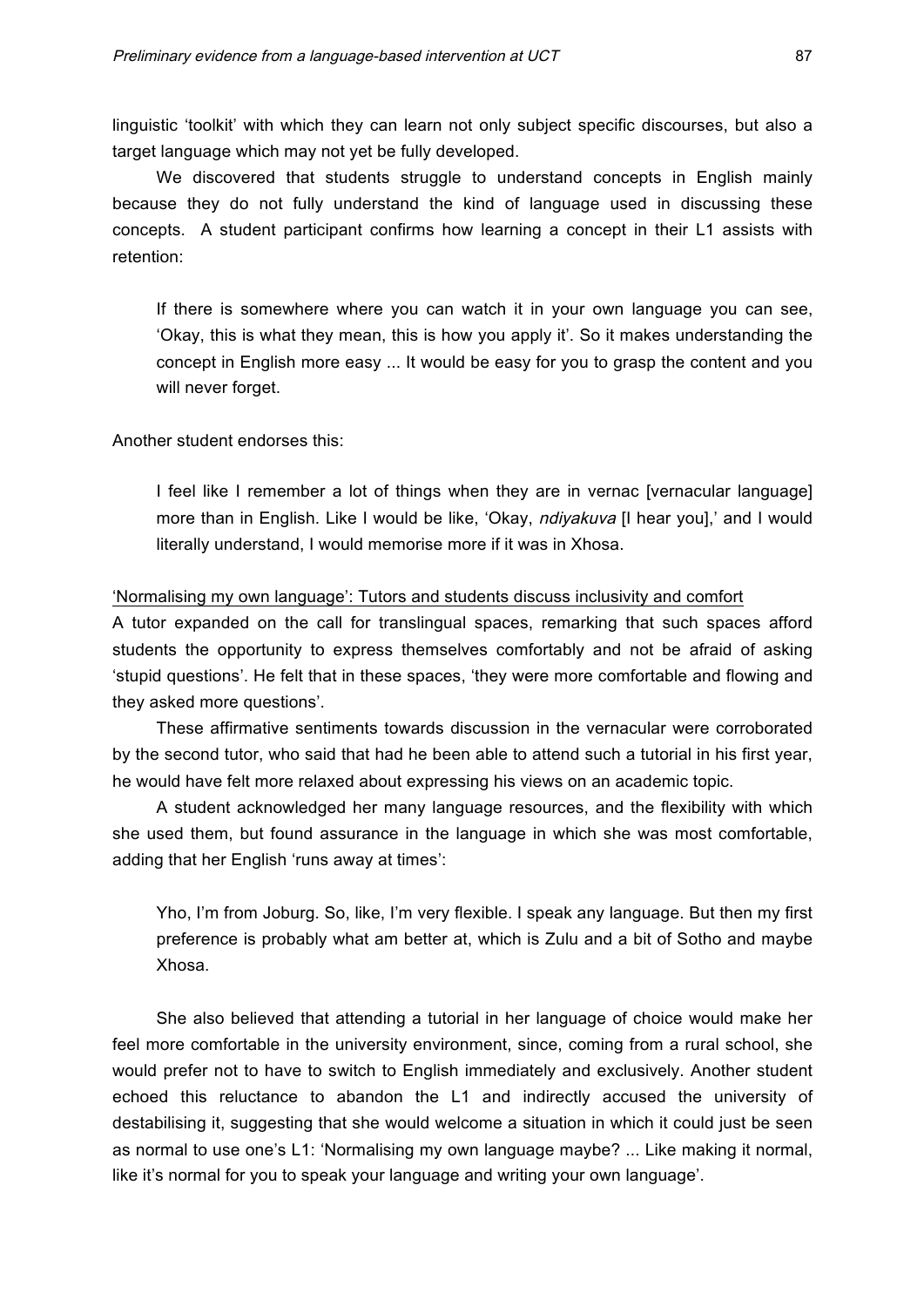$\overline{a}$ 

'What would intimidate me would be strong Xhosa words that I don't understand': Tutors and students discuss 'othering' and purist notions

Despite the positive reflections described above, students indicated that they would not choose a full curriculum in their L1, preferring English lectures and assessments with additional support in African languages (here pointing us to the videos created by UCT's College of Accounting as a supplementary study resource) because:

It [English] is something that when I get out of University, I should be more skilful in, you know. ... some concepts are not easy to explain in Xhosa and some concepts you cannot get when you explain in Xhosa, so like it would be helpful if we have that option whereby if you decide that okay, now we need it in Xhosa – we can do this, and okay, Xhosa cannot go to a certain extent. You know, economics is very crazy.

Students at the University of Fort Hare, in the predominantly Xhosa-speaking Eastern Cape, also felt that Xhosa as a medium of instruction would only be useful if nuanced options were introduced that did not necessitate an absolute choice between English and Xhosa (Dalvit and De Klerk, 2009).<sup>7</sup> In a similar vein, a tutor in our study revealed that students would email him questions in English which he would reply to with a breakdown of the topic and concepts in Zulu. It would appear, then, that neither students nor tutors want to create conditions in which one language dominates.

These insights corroborate suggestions from tutors that if spaces were created in which only Xhosa, Zulu or other named languages could be used, the users of those spaces might end up feeling negatively branded as coming from 'outside' – and 'people don't want to come out as that'. This points towards what García (2013) describes as the 'othering' imposed by bilingual practices such as codeswitching.

Attending language-based intervention that does not accommodate unmediated use of language (e.g. translanguaging) could thus be off-putting to students on two levels, namely: 1) the 'othering' that may come from seeking assistance in their L1, and 2) the fear of not being competent enough in the L1. Allowing for a more translingual approach eliminates the linguistic compartmentalisation (and inevitable othering) perpetuated by purist notions of language.

Students should never be made to feel as if their way of using language is inferior because it is not 'proper' or 'real', or that they need a certain proficiency or 'level' to benefit from tuition. Rather, spaces need to be created in which students' everyday language is given credibility and valorised, and in which students and tutors are not intimidated by language, whether it be English or their L1. This ensures students are not exiled from their language, whilst supressing the perpetuation of colonial constructs of language.

<sup>7</sup> Dalvit and De Klerk (2009) suggest that this is probably due to English prevailing as the language of the middleclass and one that affords better employment opportunities.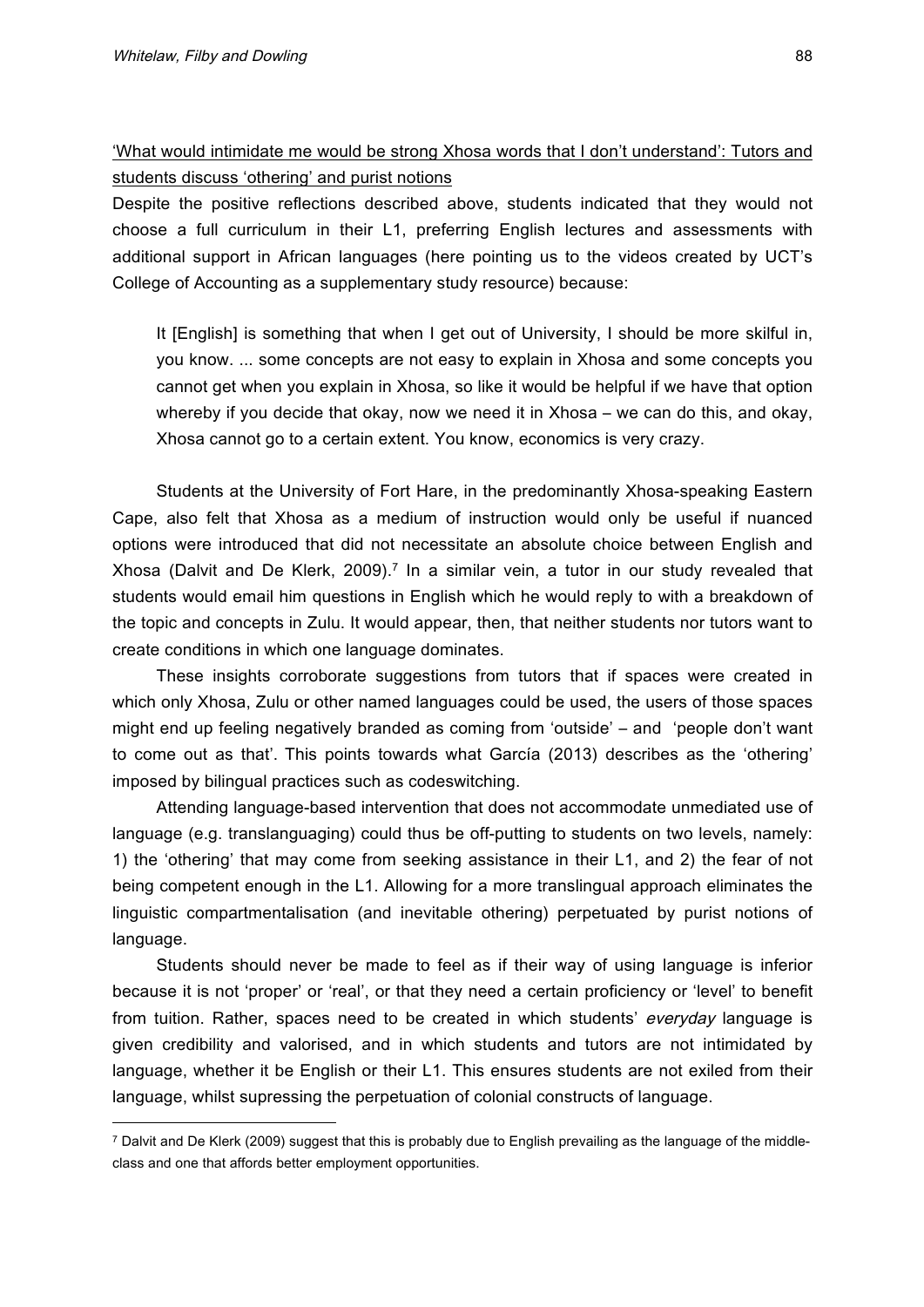# Conclusion

Preliminary insights offered by this study suggest that leveraging language-based interventions that allow for the unprescribed and unmediated use of language helps students see the way they normally speak and write not only as legitimate, but also as a source of insights into academic concepts. This cultivates more inclusive learning environments in which students are empowered to participate. Quantitative findings suggest this linguistic empowerment translates to practically and statistically significant academic empowerment of students too.

This study provides compelling evidence to roll out similar language-based interventions on a broader – and potentially more regular – scale, as well as points to the fact that there remains as great a need as ever to align our educational processes to meet the diverse linguistic resources of the student body. But we argue that if the aim of such practices is to allow students whose L1 is not English the opportunity to navigate concepts in their L1 as well as in English (Paxton, 2009), while not aggravating stigmas or divisions, future tutorials or other language-based interventions should be designed and branded in such a way as to encourage students and tutors to fluidly choose from and employ all familiar linguistic competencies available to them. This will allow students to understand subject content more readily without abandoning the English resources through which they will ultimately need to demonstrate their academic understanding (Dowling and Krause, 2018).

However, as Hurst and Mona (2017) argue, implementing such interventions in isolation is unlikely to have the desired level of impact that such pedagogies have the power to create. Therefore, we argue that the success of language-based interventions in South Africa must arise through sustained commitment across higher education institutions to widely adopt, as a point of leverage, teaching and learning practices that employ language as a powerful tool, and an undoubtedly indispensable medium for knowledge and information.

# Limitations and future research

Whilst tutorials were ultimately multilingual in nature, they were not overtly marketed as multi- or monolingual spaces. This beneficially allowed for the unmediated use of language. Nonetheless, as we previously acknowledge, students are potentially apprehensive about lacking proficiency in their L1, this being perpetuated by purist ideologies. A lack of marketing about the nature of language use expected may have impacted attendance via this channel. We were also obliged to hold the focus groups while protests were occurring on the UCT campus and believe that this affected attendance.

The sample size of this study is limited and constrained by the nature of data collection instruments, which were designed and implemented prior to the formalisation of the quantitative aspect of this study. Thus, more research is needed on this topic to avoid the premature extrapolation of results.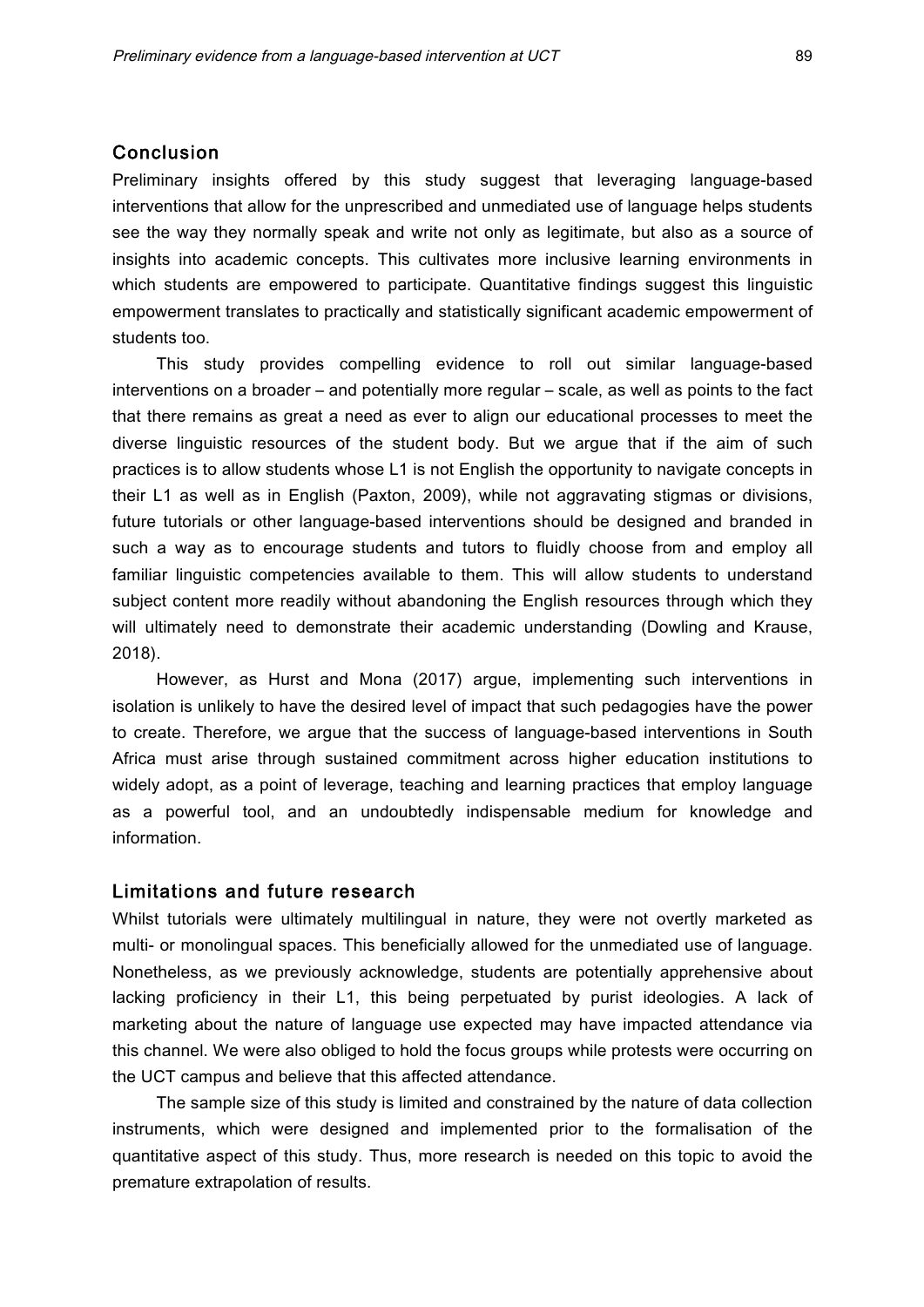For these reasons, as well as the need to deepen scholarship in this area, we call for further research – both qualitative research and quantitative impact evaluation – on subsequent enactments of using language as a learning resource. Of particular interest would be an analysis of the effect of more frequent unmediated classroom engagement in the L1 on test and examination marks. If this can occur across departments and institutions, this will constructively strengthen the external validity of these findings.

# Author Biographies

Emma Whitelaw holds an MSc in Economic and Public Policy from the University of York and an MA in African Languages and Literatures from the University of Cape Town. She is currently based in the School of Economics at the University of Cape Town, where her research is broadly focussed on post-schooling education in South Africa.

Samantha Filby is a research officer and lecturer in the School of Economics at the University of Cape Town. Her current research focuses on the economics of health taxation. She holds a Masters degree (cum laude) specializing in Economic Development from the University of Cape Town.

Tessa Dowling has a PhD in African Languages from the University of Cape Town, where she is a senior lecturer in African Languages. She is an active researcher, particularly in the field of African languages in the media and language change in Xhosa. Her more recent publications include: "Language Contact in Cape Town", co-authored with Kay McCormick and Charlyn Dyers in in English in Multilingual South Africa, edited by Raymond Hickey, Cambridge University Press (2019) pp.129-150; Problems in the acquisition of Noun Class 11 among Xhosa children", co-authored with Derek Gowlett – Southern African Linguistics and Applied Language Studies (2016) 34(4):289–309; "'Ndifuna imeaning yakhe': translingual morphology in English teaching in a South African township classroom", coauthored with Lara Krause – International Journal of Multilingualism (2018) DOI: 10.1080/14790718.2017.1419475; "Working towards culturally and linguistically diverse speech assessments for South African children: A Xhosa case study", co-authored with Emma Whitelaw – Language Matters (2018) 49(2):39–61.

#### References

- Adendorff, R.D. 1996. The functions of code switching among high school teachers and students in Kwazulu and implications for teacher education. In Bailey, K.M. & Nunan, D. (eds) Voices from the language classroom: Qualitative research in second language education. Cambridge, UK: Cambridge University Press, 338-406.
- Alexander, N. 1999. An African renaissance without African languages? Social Dynamics, 25(1): 1-12, DOI: 10.1080/02533959908458658.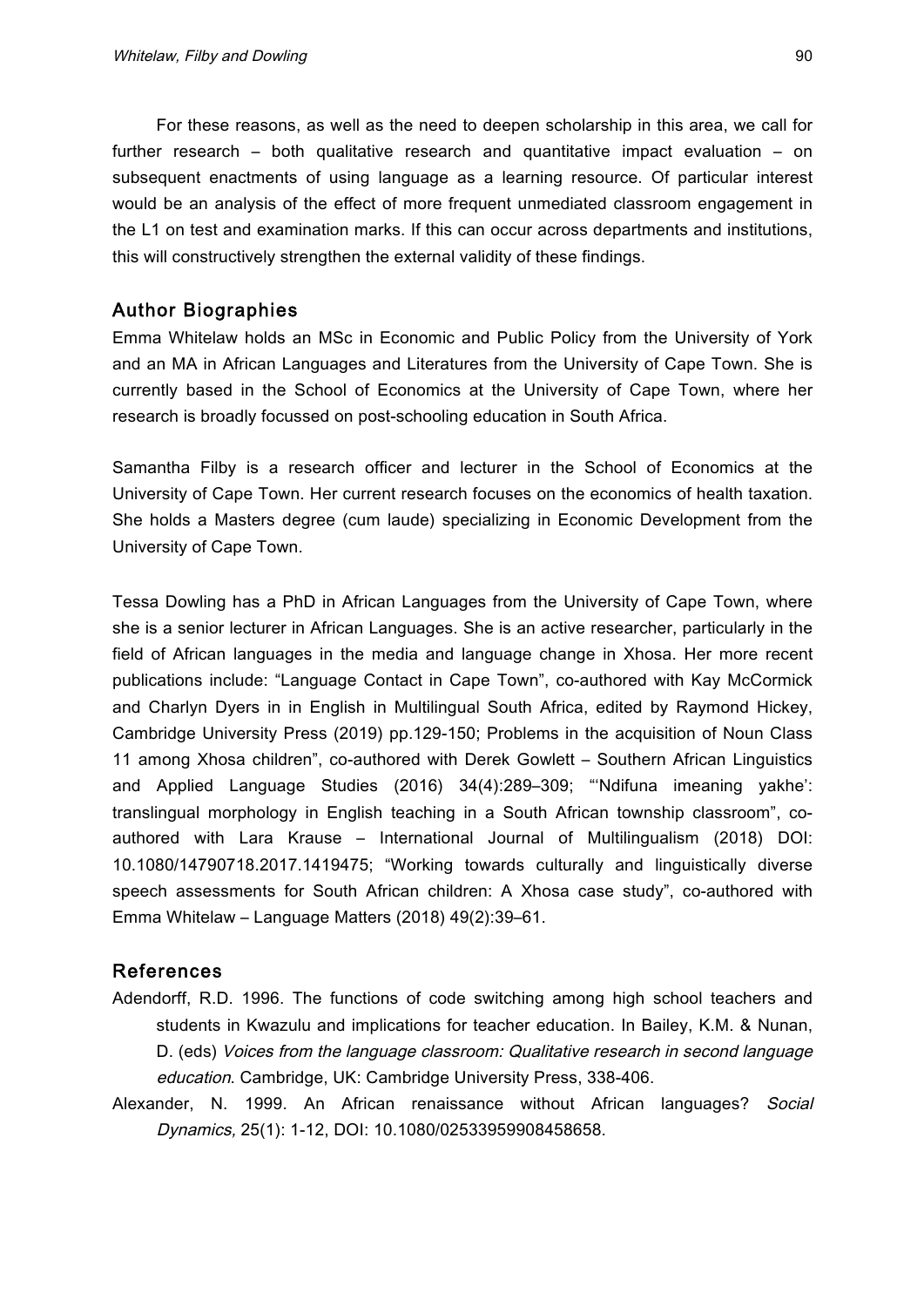- Bhorat, H., Mayet, N. & Visser, M. 2012. Student Graduation, Labour Market Destinations and Employment Earnings. DPRU Working Paper 12/153. Cape Town: Development Policy Research Unit.
- Brock-Utne, B. & Holsmardottir. H. B. 2004. Language policies and practices in Tanzania and South Africa: Problems and challenges. International Journal of Educational Development, 24: 67-83.
- Constitution of the Republic of South Africa, 1996. Available at: http://www.justice.gov.za/legislation/constitution/chp01.html (accessed 3 February 2018).
- Dalvit, L. & de Klerk, V. 2005. Attitudes of Xhosa-speaking students at the University of Fort Hare towards the use of Xhosa as a language of learning and teaching (LOLT). Southern African Linguistics and Applied Language Studies, 23(1): 1-18.
- Dowling, T. & Krause, L. 2018. 'Ndifuna imeaning yakhe': Translingual morphology in English teaching in a South African township classroom. International Journal of Multilingualism, DOI:10.1080/14790718.2017.1419475.
- García, O. & Wei, L. 2014. Translanguaging: Language, Bilingualism and Education. Basingstoke, U.K.
- García, O. 2013. From Diglossia to Transglossia: Bilingual and multilingual classrooms in the 21st century. In Abello-Contesse, C., Chandler, P.M., López-Jiménez, M.D. & Chacón-Beltrán, R. (eds.) Bilingual and Multilingual Education in the 21st Century: Building on Experience. Bristol: Multilingual Matters, 155-178.
- Gough, D. 1999. African languages: Discourse, concepts, education and other challenges. In Prah, K.K. (ed.) Knowledge in Black and White: The Impact of Apartheid on the Production and Reproduction of Knowledge. Cape Town: Centre for African Studies, 169-77.
- Heugh, K. 2002. The Case against bilingual and multilingual education in South Africa: Laying bare the myths. Perspectives in Education, 20(1): 171-196.
- Heugh, K. 2013. Multilingual education policy in South Africa constrained by theoretical and historical disconnections. Annual Review of Applied Linguistics, 33: 215-237.
- Hurst, E. & Mona, M. 2017. 'Translanguaging' as a socially just pedagogy. *Education as* Change, 21(2): 126-148.
- Kamwangamalu, N. M. 2000. A new language policy, old language practices: Status planning for African languages in a multilingual South Africa. South African Journal of African Languages, 20(1): 50-60.
- Kapp, R. 1998. Language, culture and politics: The case for multilingualism in tutorials. In Angelil-Carter, S. (ed.) Access to Success: Literacy in Academic Contexts. Cape Town: University of Cape Town Press, 21-34.
- Kapp, R. & Bangeni, B. 2017. Negotiating Learning and Identity in Higher Education: Access, Persistence and Retention. London: Bloomsbury.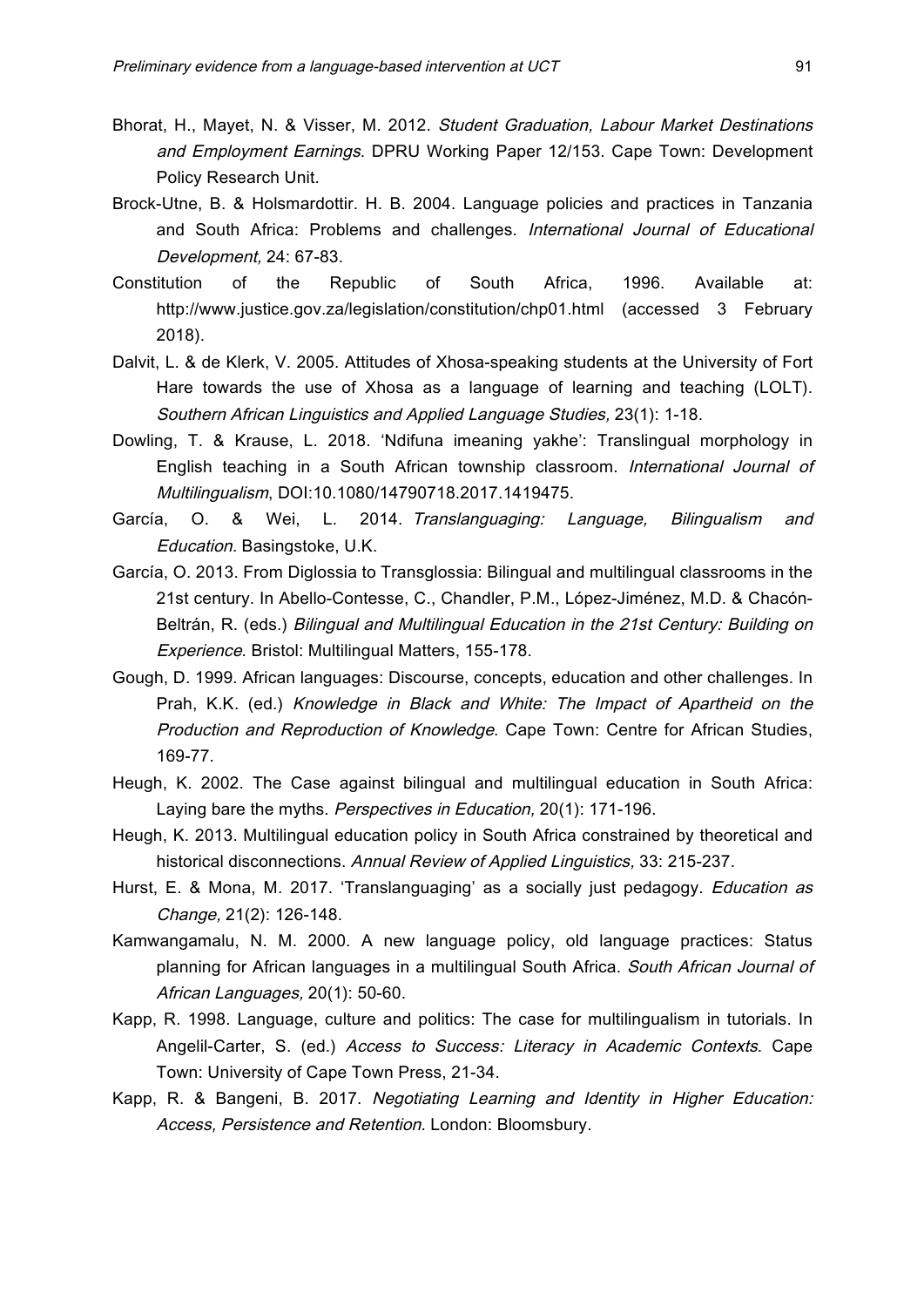- Keswell, M. & Poswell, L. 2004. Returns to education in South Africa: A retrospective sensitivity analysis of the available evidence. South African Journal of Economics, 72(4): 834-860.
- Luckett, K. 1993. National additive bilingualism: Towards the formulation of a language plan for South African schools. Southern African Journal of Applied Linguistic Studies, 2(1): 38-60.
- Madiba, M. 2010a. Towards multilingual higher education in South Africa: The University of Cape Town's experience. Language Learning Journal, 38(3): 327-346.
- Madiba, M. 2010b. Fast-tracking concept learning to English as an additional language (EAL) students through corpus-based multilingual glossaries. Alternation, 17(1): 225- 248.
- Mesthrie, R. 2008. Necessary versus sufficient conditions for using new languages in South African higher education: A Linguistic Appraisal. Journal of Multilingual and Multicultural Development, 29(4): 325-340.
- Ministry of Education. 2002. Language Policy for Higher Education. Pretoria: Ministry of Education. Available at:

http://www.dhet.gov.za/Policy%20and%20Development%20Support/Language%20Pol icy%20for%20Higher%20Education\_2002.pdf (accessed 3 February 2018).

- Nudelman, C. 2015. Language in South Africa's higher education transformation: A study of language policies at four universities. Unpublished MPhil Thesis, University of Cape Town, South Africa.
- Otheguy, R., García, O. & Reid, W. 2015. Clarifying translanguaging and deconstructing named languages: A perspective from linguistics. Applied Linguistics Review, 6(3): 281-307.
- Paxton, M. 2009. 'It's easy to learn when you using your home language but with English you need to start learning language before you get to the concept': Bilingual concept development in an English medium university in South Africa. Journal of Multilingual and Multicultural Development, 30(4): 345-359, DOI:10.1080/01434630902780731.
- Probyn, M. 2009. 'Smuggling the vernacular into the classroom': Conflicts and tensions in classroom codeswitching in township/rural schools in South Africa. International Journal of Bilingual Education and Bilingualism, 12(2): 123-136.
- Rauchas, S., Rosman, B., Konidaris, G. & Sanders, I. 2006. Language performance at high school and success in first year computer science. ACM SIGCSE Bulletin, 38(1): 398-402.
- Rollnick, M. & Rutherford, M. 1996. The use of mother tongue and English in the learning and expression of science concepts: A classroom-based study. International Journal of Science Education, 18(1): 91-103.
- Scott, I., Yeld, N. & Hendry, J. 2007. A Case for Improving Teaching and Learning in South African Higher Education. Higher Education Monitor 6. Pretoria: Council on Higher Education.